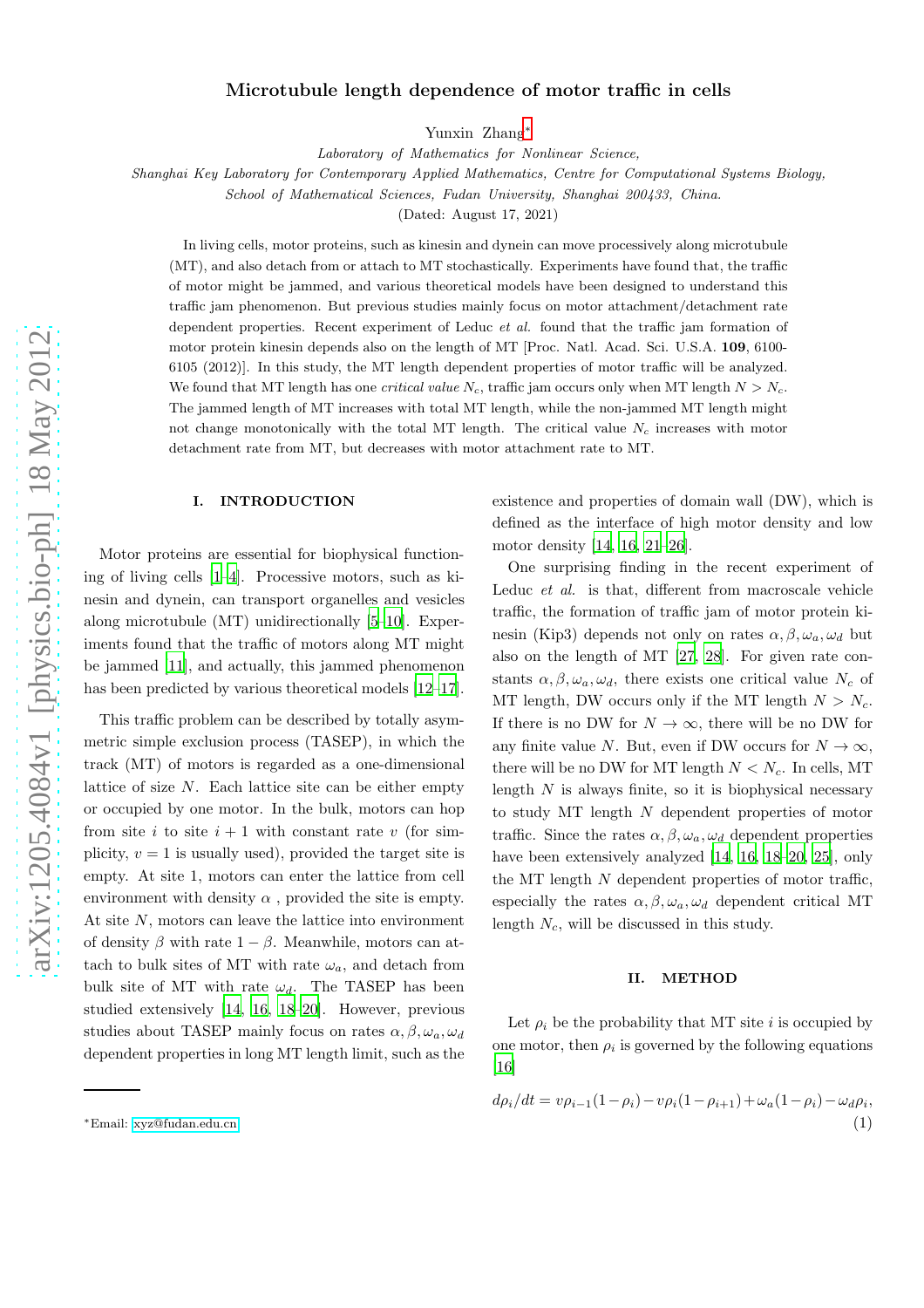for  $2 \leq i \leq N-1$ , and at the boundaries  $i = 1, N$ ,

$$
d\rho_1/dt = \alpha(1 - \rho_1) - v\rho_1(1 - \rho_2),
$$
  
\n
$$
d\rho_N/dt = v\rho_{N-1}(1 - \rho_N) - \beta\rho_N.
$$
\n(2)

For kinesin Kip3 studied in [\[27\]](#page-2-13),  $i = 1$  is the minus-end of MT, and  $i = N$  is the plus-end of MT. For N large enough, Eq. [\(1\)](#page-0-1) can be approximated as the following differential equation

$$
\epsilon \rho''(x) + v(2\rho(x) - 1)\rho'(x) = (\Omega_a + \Omega_d)\rho(x) - \Omega_a, \quad (3)
$$

with boundary conditions  $\rho(0) = \alpha/v$ ,  $\rho(1) = 1 - \beta/v$ . Where  $\Omega_{a,d} = \lim N \omega_{a,d}$ , and  $\epsilon \to 0$  is a small parameter [\[14\]](#page-2-7). For the special case  $v = 1$ , the properties of motor traffic, especially the existence of DW and boundary layer (BL) of motor density  $\rho(x)$ , have been detailed dis-cussed, see Tab. [I](#page-3-0) or [\[16\]](#page-2-8). Let  $\rho_{l\alpha}$  and  $\rho_{r\beta}$  be solutions of  $(2\rho(x)-1)\rho'(x) = (\Omega_a + \Omega_d)\rho(x) - \Omega_a$  but with boundary conditions  $\rho_{l\alpha}(0) = \alpha$  and  $\rho_{r\beta}(1) = \beta$  respectively. The results listed in Tab. [I](#page-3-0) can be roughly summarized as follows, (I) if  $0 < \alpha < 0.5$  and there exists  $x_0$  such that  $\rho_{l\alpha}(x_0) + \rho_{r\beta}(x_0) = 1$ , then (a) DW occurs at  $x = x_0$ if  $0 < x_0 < 1$ , (b) BL occurs at left boundary  $x = 0$  if  $x_0 \leq 0$ , and (c) BL occurs at right boundary  $x = 1$  if  $x_0 > 1$ . Meanwhile, BL always occurs at right boundary  $x = 1$  if  $0.5 < \beta < 1$ . (II) Otherwise, BL always occurs at left boundary  $x = 0$ , and will also occur at right boundary  $x = 1$  if  $0.5 < \beta < 1$ .

However, as mentioned before, recent experiment of Leduc et al. found that motor traffic depends also on  $MT$  length  $N$ , DW occurs only when MT length  $N$  large enough [\[27\]](#page-2-13). Therefore, the mean field results listed in Tab. [I](#page-3-0) might not be reasonable. The MT length  $N$  dependent properties of motor traffic should be discussed. The results listed in Tab. [I](#page-3-0) indicate that, for  $N \to \infty$ , one necessary condition of DW formation is  $0 < \alpha < 0.5$ . So in this study, we will mainly focus on this special case, and discuss the critical MT length  $N_c$ .

#### III. RESULTS

The results of long MT limit listed in Tab. [I](#page-3-0) indicate that, there are three typical cases in which DW might occur, (1)  $0 < \alpha < 0.5$ ,  $0 < \beta < 1/(K + 1)$ , where  $K =$  $\omega_a/\omega_d$ , (2)  $0 < \alpha < 0.5, 1/(K+1) < \beta < 0.5,$  and (3)  $0 < \alpha < 0.5$   $0.5 < \beta < 1$ . The motor densities plotted in Figs. [1\(](#page-4-0)a, b, c) show that, for any of the three cases, both the formation of DW and the ratio of jammed MT length dependent on MT length N. For  $1/(K+1) < \beta < 1$ , the ratio of jammed MT length increases with MT length N [see Figs. [1\(](#page-4-0)a, c)], but for  $0 < \beta < 1/(K+1)$  this ratio does not change monotonically with  $N$  [see Fig. [1\(](#page-4-0)b)]. The results plotted in Fig. [1\(](#page-4-0)d) show that the formation of BL also depends on MT length N. Let  $N_L$  and  $N_H$ be the length of MT with low and high motor densities respectively (in calculations, low density means motor density  $\rho < 0.5$ , and high density means  $\rho \geq 0.5$ ). The results plotted in Fig. [2](#page-5-0) (a-d) show that, for the cases  $(2)$ (3), both the high density length  $N_H$  and its ratio  $N_H/N$ increases with MT length  $N$ , the low density length  $N_L$ first increases and then decreases with MT length  $N$ , but its ratio  $N_L/N$  decreases monotonically with MT length N. However, for the case (1), neither  $N_H/N$  nor  $N_L/N$ changes monotonically with MT length  $N$ , though  $N_H$ and  $N_L$  increase with N for almost everywhere, see Fig. [2](#page-5-0) (e) (f).

One meaningful question about the MT length dependent traffic of motors is that when DW will occur, provided DW occurs in large  $N$  limit. Let  $N_c$  be the critical value of MT length, i.e. DW occures iff MT length  $N > N_c$ . The curves plotted in Fig. [3](#page-6-0) show that,  $N_c$ decreases with motor attachment rate  $\alpha$  to the first site of MT, but increases with detachment rate  $\beta$  from the last site of MT. Meanwhile,  $N_c$  increases with attachment rate  $\omega_a$  and deceases with detachment rate  $\omega_d$ . This means that, motors will be more likely to be jammed for high motor attachment rates ( $\alpha$  and  $\omega_d$ ) and low motor detachment rates ( $\beta$  and  $\omega_d$ ).

Finally, the curves plotted in Fig. [4](#page-7-0) show that both the non-jammed MT length  $N_L$  and its ratio  $N_L/N$  increase with motor velocity v, while the jammed MT length  $N_H$ and its ratio  $N_H/N$  decrease with v. So slow motors are more likely to be jammed. One can easily deduce that the critical length  $N_c$  of MT increases with motor velocity  $v$ , which means that long MT is needed to block the traffic of fast motors.

### IV. CONCLUSIONS

Since the motor traffic along microtubule (MT) depends not only on motor attachment/detachment rates [\[16\]](#page-2-8), but also on MT length [\[27\]](#page-2-13), the previous results obtained by assuming MT length  $N$  tends to infinity might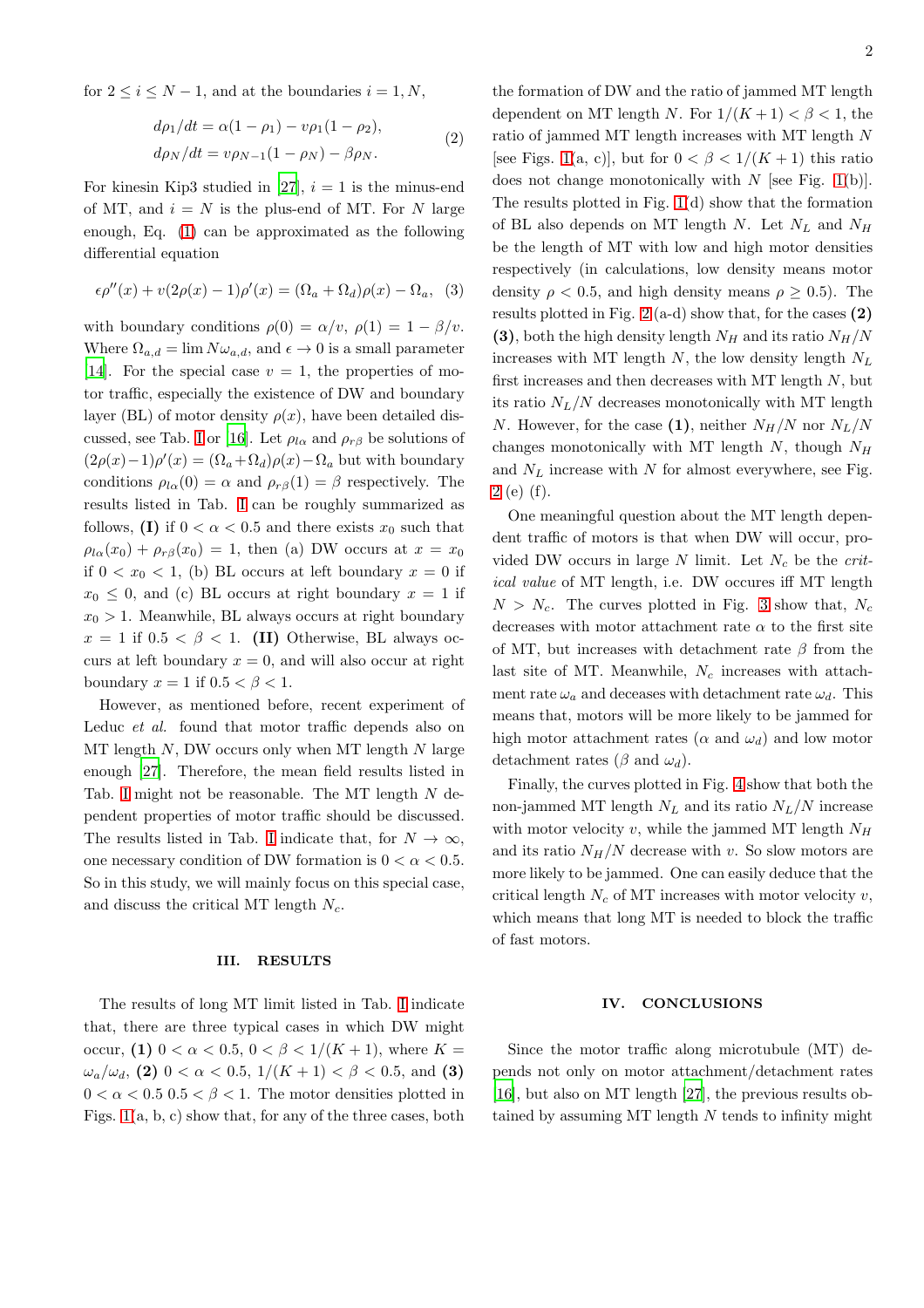be misleading. Therefore, in this study, the MT length dependent properties of motor traffic are studied. We found that, for given attachment and detachment rates the MT length has one critical value  $N_c$ , domain wall occurs only when MT length  $N > N_c$ . This critical length  $N_c$  increases with detachment rate but decreases with attachment rate. The jammed MT length  $N_H$  increases with MT length  $N$ , but depending on the motor detachment rate  $\beta$  from the last MT site, the nonjammed MT length  $N_L$  might not change monotonically with  $N$ . Meanwhile, for not too small motor detachment rate,  $\beta > 1/(K + 1)$ , the ratio of jammed MT length increases monotonically with MT length N. Calculations also show that, both the non-jammed MT length  $N_L$  and its ratio  $N_L/N$  increase with motor velocity v.

- <span id="page-2-0"></span>[1] D. Bray, *Cell movements: from molecules to motility, 2nd Edn* (Garland, New York, 2001).
- [2] J. Howard, *Mechanics of Motor Proteins and the Cytoskeleton* (Sinauer Associates and Sunderland, MA, 2001).
- [3] M. Schliwa, *Molecular Motors* (Wiley-Vch, Weinheim, 2003).
- <span id="page-2-1"></span>[4] A. O. Sperry, *Molecular Motors: Methods and Protocols (Methods in Molecular Biology Vol 392)* (Humana Press Inc., Totowa, New Jersey, 2007).
- <span id="page-2-2"></span>[5] R. D. Vale, Cell 112, 467 (2003).
- [6] N. Hirokawa and R. Takemura, TRENDS in Biochemical Sciences 28, 558 (2003).
- [7] M. J. I. Müller, S. Klumpp, and R. Lipowsky, Proc. Natl. Acad. Sci. USA 105, 4609 (2008).
- [8] G. B. Stokin, C. Lillo, T. L. Falzone, R. G. Brusch, E. Rockenstein, S. L. Mount, R. Raman, P. Davies, E. Masliah, D. S. Williams, et al., Neuron 307, 1282 (2005).
- [9] J. M. Scholey, J. Cell Biol. 180, 23 (2008).
- <span id="page-2-3"></span>[10] N. Hirokawa, S. Niwa, and Y. Tanaka, Neuron 68, 610  $(2010).$
- <span id="page-2-4"></span>[11] K. Nishinari, Y. Okada, A. Schadschneider, and D. Chowdhury, Phys.Rev. Lett. 95, 118101 (2005).
- <span id="page-2-5"></span>[12] J. Krug, Phys. Rev. Lett. **67**, 1882 (1991).
- [13] R. D. Willmann, G. M. Schutz, and D. Challet, Physica A 316, 430 (2002).
- <span id="page-2-7"></span>[14] A. Parmeggiani, T. Franosch, and E. Frey, Physical Re-

In a words, the motor traffic will be more likely to be jammed for slow motors, or motors with high attachment rate to MT and low detachment rate from MT. The results in this study are helpful to understand corresponding experimental observations [\[27\]](#page-2-13). This study also tells us that we should be more careful to draw conclusions from continuous theoretical models for microscopic biophysical process.

## Acknowledgments

This study is funded by the Natural Science Foundation of Shanghai (under Grant No. 11ZR1403700).

view Letters 90, 086601 (2003).

- [15] R. Lipowsky, Y. Chai, S. Klumpp, S. Liepelt, and M. J. I. Muller, Physica A 372, 34 (2006).
- <span id="page-2-8"></span>[16] Y. Zhang, Chinese Journal of Physics **48**, 607 (2010).
- <span id="page-2-6"></span>[17] L. Reese, A. Melbinger, and E. Frey, Biophysical Journal 101, 2190 (2011).
- <span id="page-2-9"></span>[18] B. Derrida, E. Domany, and D. Mukamel, Journal of Statistical Physics 69, 667 (1992).
- [19] B. Derrida, S. A. Janowsky, J. L. Lebowitz, and E. R. Speer, Journal of Statistical Physics 73, 813 (1993).
- <span id="page-2-10"></span>[20] A. Kolomeisky, G. Schutz, E. Kolomeisky, and J. Straley, J. Phys. A: Math. Gen. 31, 6911 (1998).
- <span id="page-2-11"></span>[21] A. Ráos, M. Paessens, and G. Schütz, Phys. Rev. Lett. 91, 238302 (2003).
- [22] M.R.Evans, R.Juhasz, and L.Santen, Physical Review E 68, 026117 (2003).
- [23] T. Reichenbach, T. Franosch, and E. Frey, Phys. Rev. Lett. **97**, 050603 (2006).
- [24] S. Mukherji, Phys. Rev. E **76**, 011127 (2007).
- <span id="page-2-15"></span>[25] S. Klumpp, Y. Chai, and R. Lipowsky, Phys. Rev. E. 78, 041909 (2008).
- <span id="page-2-12"></span>[26] M. R. Evans, P. A. Ferrari, and K. Mallick, J. Stat. Phys. 135, 217 (2009).
- <span id="page-2-13"></span>[27] C. Leduc, K. Padberg-Gehle, V. Varga, D. Helbing, S. Diez, and J. Howard, Proc. Natl. Acad. Sci. USA 109, 6100 (2012).
- <span id="page-2-14"></span>[28] J. L. Ross, Proc. Natl. Acad. Sci. USA 109, 5911 (2012).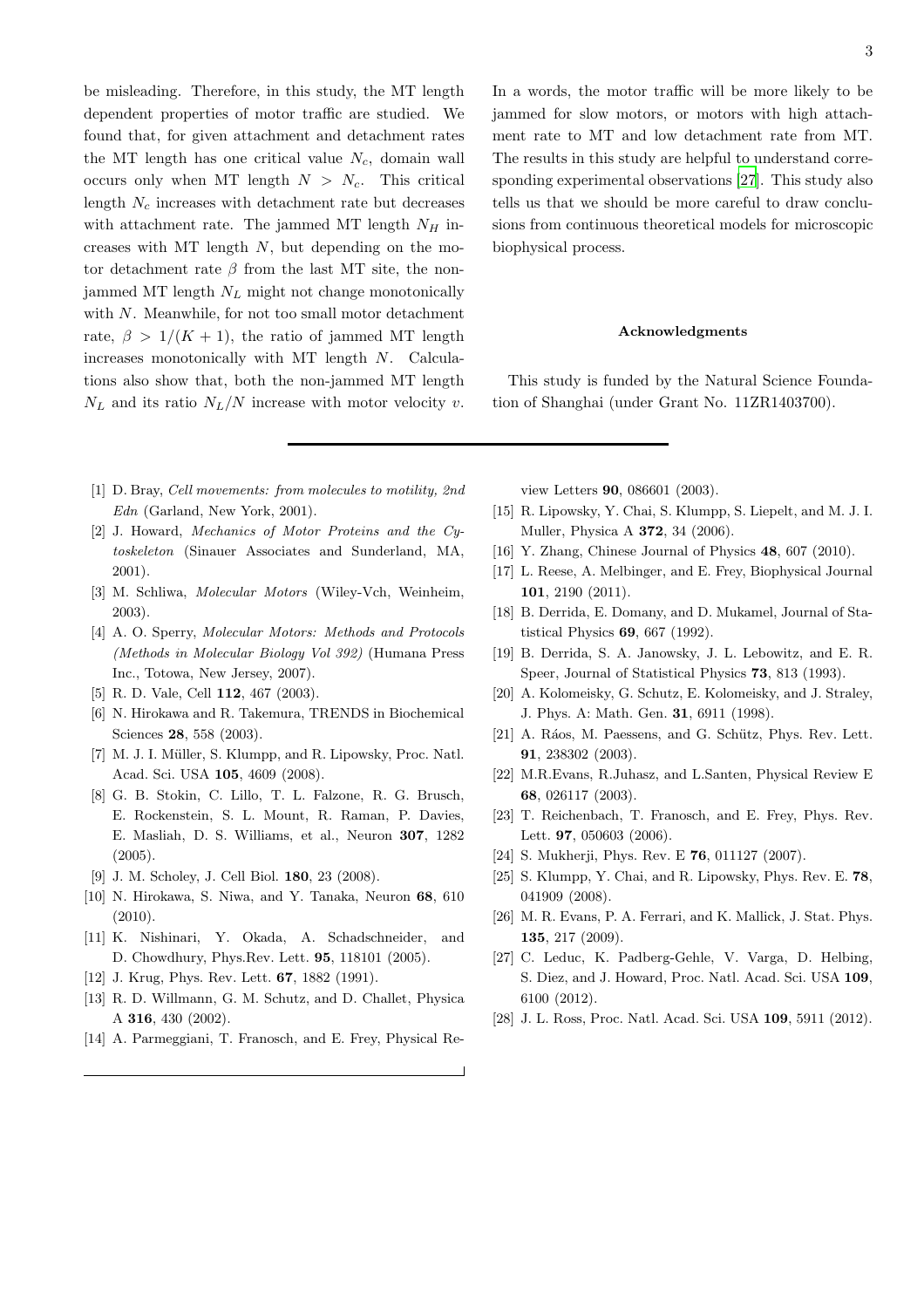<span id="page-3-0"></span>TABLE I: Rates  $\alpha, \beta, \omega_a, \omega_d$  dependent properties of motor density  $\rho$  along MT for MT length  $N \to \infty$ . Where  $\alpha$  is the motor attachment rate to the first site of MT,  $\beta$  is motor detachment rate from the last site of MT,  $\omega_a$ ,  $\omega_d$  are the motor attachment and detachment rates to and from MT bulk sites,  $K = \omega_a/\omega_d$ .  $\rho_{l\alpha}$ ,  $\rho_{r\beta}$ , and  $\rho_r$  are solutions of  $(2\rho(x) - 1)\rho'(x) = (\Omega_a + \Omega_d)\rho(x) - \Omega_a$ but with boundary conditions  $\rho_{l\alpha}(0) = \alpha$ ,  $\rho_{r\beta}(1) = \beta$ , and  $\rho_r(1) = 0.5$ ,  $\rho_r(0) > 0.5$ , respectively. For further properties of DW, see [\[16](#page-2-8)]. The results listed here are only right for  $K = \omega_a/\omega_d \ge 1$  and  $v = 1$ , results for  $K < 1$  can be obtained by the motor-empty symmetry, and results for  $v \neq 1$  can be obtained by replacing  $\alpha, \beta, \omega_a, \omega_d$  with  $\alpha/v, \beta/v, \omega_a/v, \omega_d/v$  respectively.

| $\alpha$           |                                            | relations                                                                                   | results       |
|--------------------|--------------------------------------------|---------------------------------------------------------------------------------------------|---------------|
|                    | $\beta < 1/(K + 1)$                        | $\rho_{r\beta}^{-1}(1-\alpha) \leq 0$                                                       | BL at $x=0$   |
|                    |                                            | $\rho_{l\alpha}^{-1}(\beta) \geq 1$                                                         | BL at $x=1$   |
|                    |                                            | else                                                                                        | DW in $(0,1)$ |
|                    | $0 < \alpha < 0.5$ $1/(K+1) < \beta < 0.5$ | $\rho_{r\beta}^{-1}(1-\alpha) \geq 0$                                                       | BL at $x=0$   |
|                    |                                            | $\rho_{l\alpha}^{-1}(\beta) \geq 1$                                                         | BL at $x=1$   |
|                    |                                            | else                                                                                        | DW in $(0,1)$ |
|                    | $0.5 < \beta < 1$                          | $\rho_r^{-1}(0) \geq 1 - \alpha$                                                            | BL at $x=0,1$ |
|                    |                                            | $ \rho_{l\alpha}^{-1}(0.5) \leq 1, \rho_r^{-1}(0) < 1 - \alpha  DW$ in (0,1), BL at $x = 1$ |               |
|                    |                                            | else                                                                                        | BL at $x=1$   |
| $0.5 < \alpha < 1$ | $0 < \beta < 0.5$                          | BL at $x=0$                                                                                 |               |
|                    | $0.5 < \beta < 1$                          | BL at $x=0,1$                                                                               |               |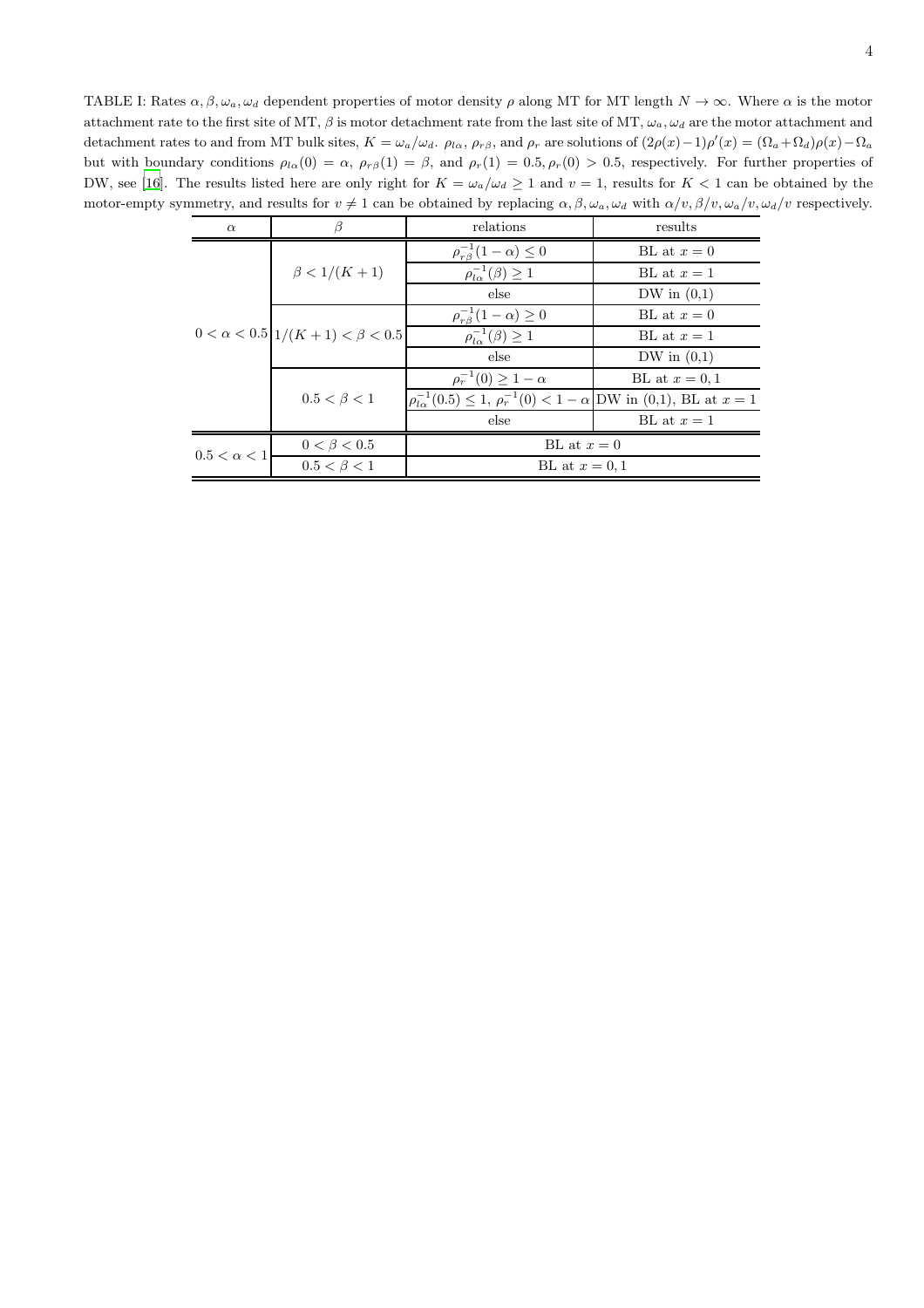

<span id="page-4-0"></span>FIG. 1: Four typical examples of motor density along MT with different length. For the sake of comparison, the MT length is normalized. (a)  $\alpha = 0.24$ ,  $\beta = 0.48$ ,  $\omega_a = 0.001$ ,  $\omega_d = 0.0002$ . Motor traffic is not jammed for short MT, but for MT length  $N \ge 120$ , motor is jammed from the right boundary. The ratio of jammed MT length  $N_H/N$  increases with MT length N. (b)  $\alpha = 0.01, \beta = 0.1, \omega_a = 0.001, \omega_d = 0.0002$ . Similarly, motor traffic is not jammed for short MT, but as MT length N increases, motor is jammed from the right boundary. However, the ratio of jammed MT length  $N_H/N$  does not change monotonically with MT length N. (c)  $\alpha = 0.25$ ,  $\beta = 0.7$ ,  $\omega_a = 0.001$ ,  $\omega_d = 0.0002$ . Similar as in (a), but BL occurs at the MT end for long MT. (d)  $\alpha = 0.8$ ,  $\beta = 0.9$ ,  $\omega_a = 0.001$ ,  $\omega_d = 0.0008$ . There is no DW but BL occurs at the both end of MT for long MT. (a) (b) (c) are examples of  $1/(K+1) < \beta < 0.5$ ,  $0 < \beta < 1/(K+1)$ ,  $0.5 < \beta < 1$  respectively. (d) is an example of  $0.5 < \alpha < 1$  and  $0.5 < \beta < 1$ .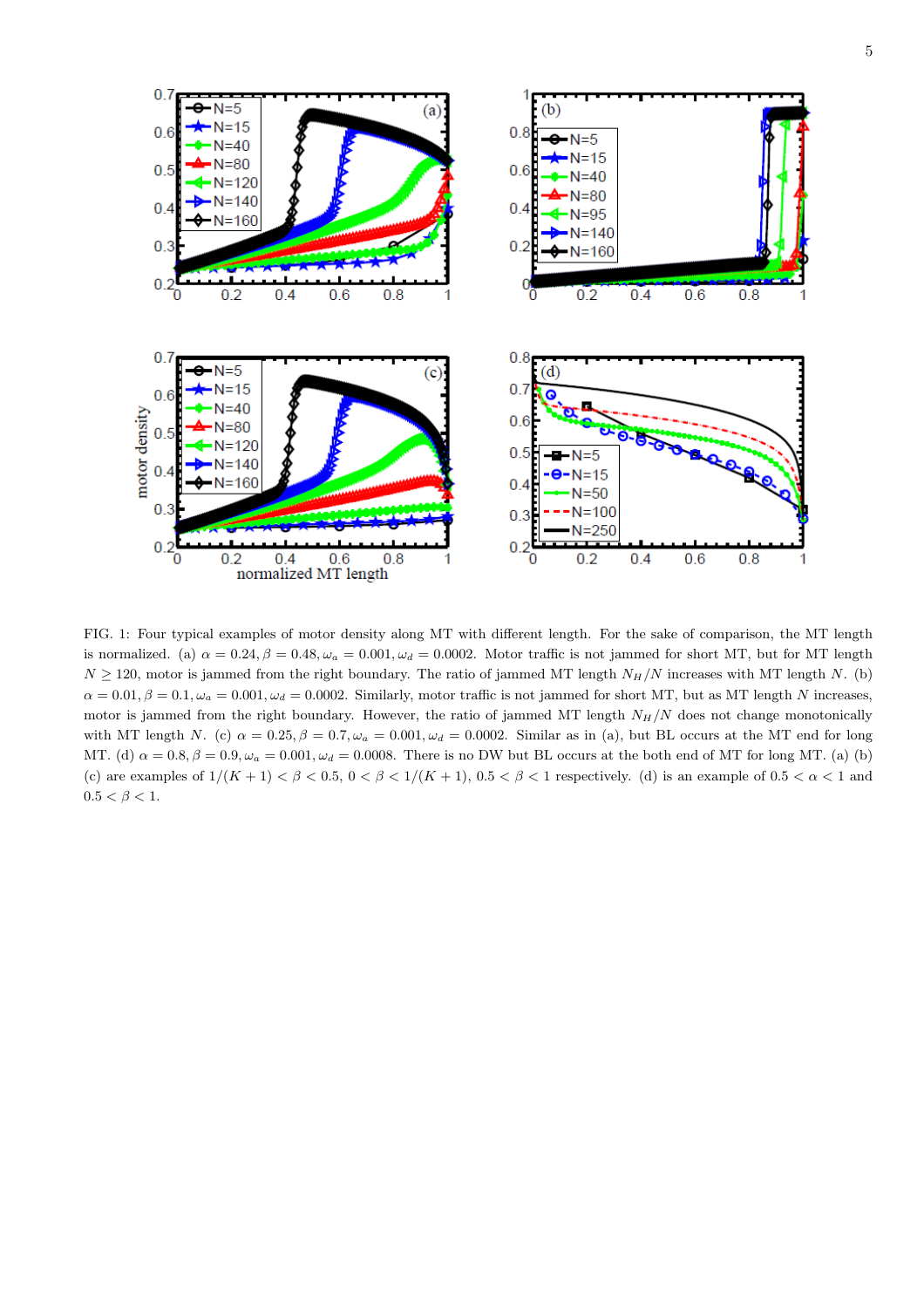

<span id="page-5-0"></span>FIG. 2: Length of MT with high and low motor density,  $N_H$  and  $N_L$ , and their ratios  $N_H/N$  and  $N_L/N$  for three different cases in which DW occurs for large N limit, see Tab. [I.](#page-3-0) (a, b)  $\alpha = 0.2$ ,  $\beta = 0.3$ , (c, d)  $\alpha = 0.2$ ,  $\beta = 0.7$ , (e, f)  $\alpha = 0.01$ ,  $\beta = 0.1$ .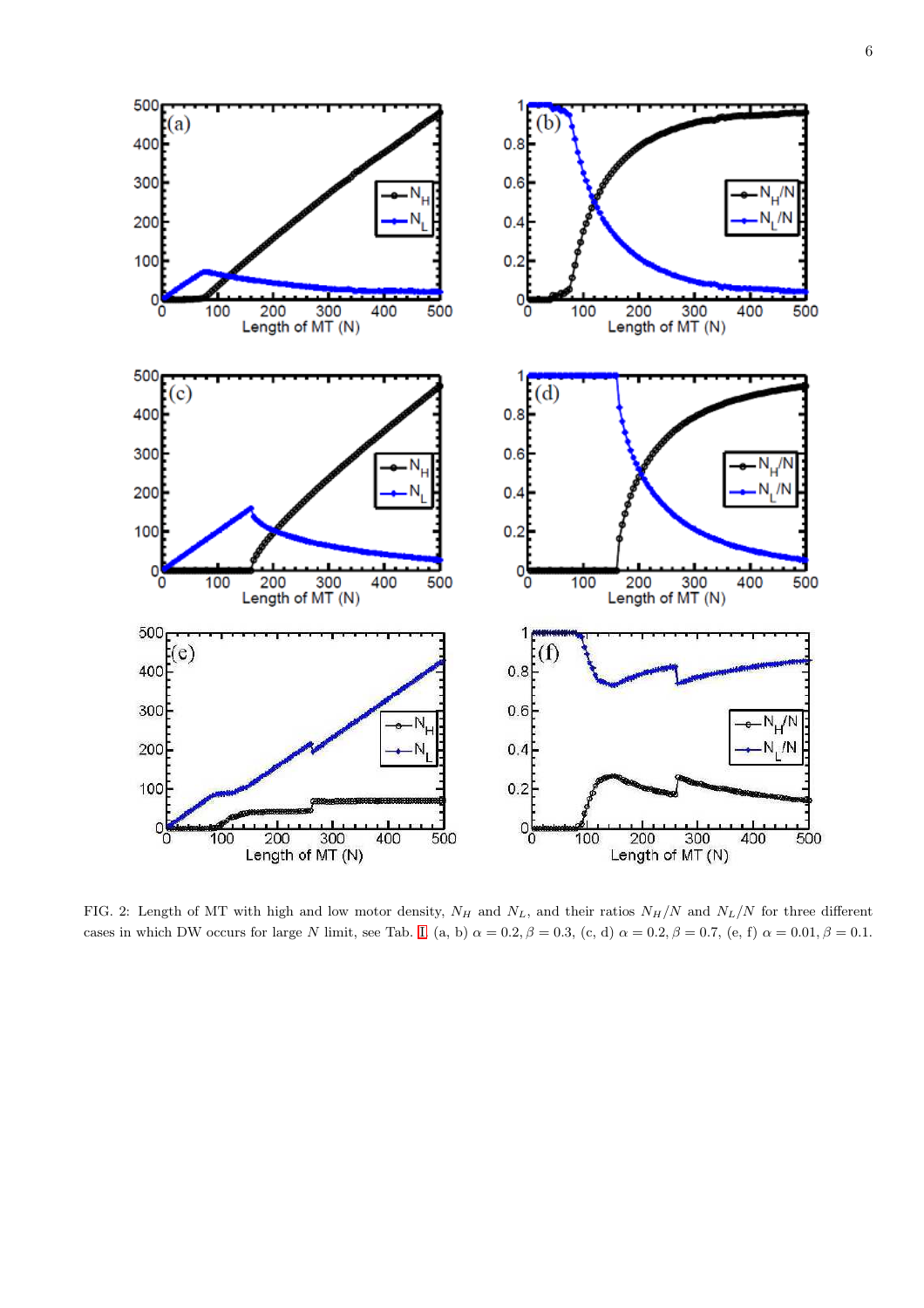

<span id="page-6-0"></span>FIG. 3: The *critical value* of MT length  $N_c$  decreases with attachment rates  $\alpha, \omega_a$ , and increases with detachment rates  $\beta, \omega_d$ . Parameter values used in the calculations are (a)  $\omega_a = 0.001, \omega_d = 0.0002$ , (b)  $\alpha = 0.2, \beta = 0.3$ . The meaning of *critical value*  $N_c$  is that, DW occurs iff MT length  $N > N_c$ .